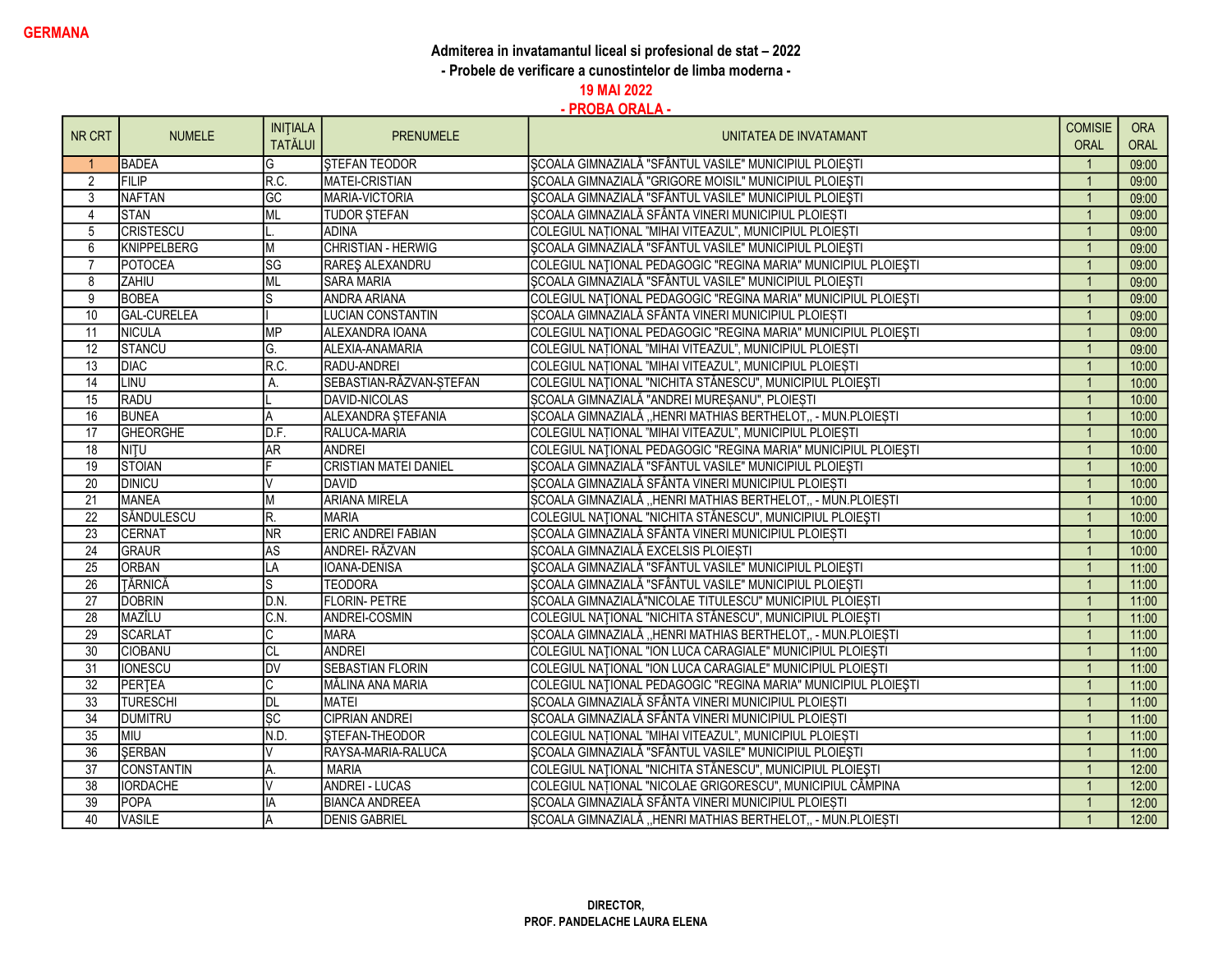## Admiterea in invatamantul liceal si profesional de stat – 2022

- Probele de verificare a cunostintelor de limba moderna -

19 MAI 2022

|                 |                    | <b>INITIALA</b> |                         |                                                                | <b>COMISIE</b> | <b>ORA</b>  |
|-----------------|--------------------|-----------------|-------------------------|----------------------------------------------------------------|----------------|-------------|
| NR CRT          | <b>NUMELE</b>      | <b>TATĂLUI</b>  | <b>PRENUMELE</b>        | UNITATEA DE INVATAMANT                                         | ORAL           | <b>ORAL</b> |
|                 | VASILOIU           | GC              | <b>GEORGE MATEI</b>     | SCOALA GIMNAZIALĂ SFÂNTA VINERI MUNICIPIUL PLOIESTI            | $\overline{2}$ | 09:00       |
| 2               | BĂLAN              | P.              | RALUCA-ANEMARI          | SCOALA GIMNAZIALĂ "GRIGORE MOISIL" MUNICIPIUL PLOIESTI         | $\overline{2}$ | 09:00       |
| 3               | <b>FLOREA</b>      |                 | <b>MARIA ADELINA</b>    | COLEGIUL NATIONAL "ION LUCA CARAGIALE" MUNICIPIUL PLOIEȘTI     | $\overline{2}$ | 09:00       |
| $\overline{4}$  | <b>NEAGU</b>       | <b>GS</b>       | <b>VALENTIN GABRIEL</b> | COLEGIUL NAȚIONAL PEDAGOGIC "REGINA MARIA" MUNICIPIUL PLOIEȘTI | $\overline{2}$ | 09:00       |
| 5               | <b>STAN</b>        | lV              | MIHAI-RARES             | SCOALA GIMNAZIALĂ "SFÂNTUL VASILE" MUNICIPIUL PLOIEȘTI         | $\overline{2}$ | 09:00       |
| 6               | <b>CRISTESCU</b>   | M               | <b>ANDREI SEBASTIAN</b> | COLEGIUL NATIONAL PEDAGOGIC "REGINA MARIA" MUNICIPIUL PLOIESTI | $\overline{2}$ | 09:00       |
| $\overline{7}$  | LĂUDOIU            | C.G.            | <b>ELENA-AMALIA</b>     | COLEGIUL NAȚIONAL "MIHAI VITEAZUL", MUNICIPIUL PLOIEȘTI        | $\overline{2}$ | 09:00       |
| 8               | <b>PRECUPETU</b>   | RG              | ANDREEA CASIANA         | SCOALA GIMNAZIALĂ SFÂNTA VINERI MUNICIPIUL PLOIEȘTI            | 2              | 09:00       |
| $\overline{9}$  | <b>ZAMFIR</b>      | VA              | <b>DENIS GEORGE</b>     | COLEGIUL NAȚIONAL "ION LUCA CARAGIALE" MUNICIPIUL PLOIEȘTI     | $\overline{2}$ | 09:00       |
| $\overline{10}$ | <b>BRATU</b>       | $\overline{R}$  | <b>ELISA ANDREEA</b>    | COLEGIUL NAȚIONAL PEDAGOGIC "REGINA MARIA" MUNICIPIUL PLOIEȘTI | $\overline{2}$ | 09:00       |
| 11              | GAVRILĂ            | A               | <b>ANDREEA IULIA</b>    | COLEGIUL NAȚIONAL PEDAGOGIC "REGINA MARIA" MUNICIPIUL PLOIEȘTI | $\overline{2}$ | 09:00       |
| 12              | <b>NICULAE</b>     | LV              | <b>ALESSIA MARIA</b>    | ȘCOALA GIMNAZIALĂ "SFÂNTUL VASILE" MUNICIPIUL PLOIEȘTI         | $\overline{2}$ | 09:00       |
| $\overline{13}$ | STĂNESCU           |                 | <b>IOANA</b>            | COLEGIUL NAȚIONAL "NICHITA STĂNESCU", MUNICIPIUL PLOIEȘTI      | $\overline{2}$ | 10:00       |
| $\overline{14}$ | <b>DIACONU</b>     | C               | <b>ESTHER MARIA ELA</b> | COLEGIUL NAȚIONAL "ION LUCA CARAGIALE" MUNICIPIUL PLOIEȘTI     | $\overline{2}$ | 10:00       |
| 15              | LITEANU            | I.D.            | <b>IULIA-ANTONIA</b>    | COLEGIUL NAȚIONAL "NICHITA STĂNESCU", MUNICIPIUL PLOIEȘTI      | $\overline{2}$ | 10:00       |
| 16              | RĂGHINĂ            |                 | <b>IOANA ALEXIA</b>     | SCOALA GIMNAZIALĂ "SFÂNTUL VASILE" MUNICIPIUL PLOIEȘTI         | $\overline{2}$ | 10:00       |
| $\overline{17}$ | <b>BURTEA</b>      | C               | <b>MARA IOANA</b>       | ȘCOALA GIMNAZIALĂ SFÂNTA VINERI MUNICIPIUL PLOIEȘTI            | $\overline{2}$ | 10:00       |
| 18              | <b>GHEORGHE</b>    | <b>MD</b>       | <b>BIANCA ALEXANDRA</b> | ȘCOALA GIMNAZIALĂ "SFÂNTUL VASILE" MUNICIPIUL PLOIEȘTI         | $\overline{2}$ | 10:00       |
| 19              | <b>ONESCU</b>      | D               | <b>TEODORA ALEXIA</b>   | ȘCOALA GIMNAZIALĂ "HENRI MATHIAS BERTHELOT, - MUN.PLOIEȘTI     | $\overline{2}$ | 10:00       |
| $\overline{20}$ | STOICA             | lD.             | <b>TEODOR</b>           | SCOALA GIMNAZIALĂ "SFÂNTUL VASILE" MUNICIPIUL PLOIEȘTI         | $\overline{2}$ | 10:00       |
| $\overline{21}$ | <b>DINU</b>        | M               | <b>JESUS DANIEL</b>     | SCOALA GIMNAZIALĂ "SFÂNTUL VASILE" MUNICIPIUL PLOIEȘTI         | $\overline{2}$ | 10:00       |
| $\overline{22}$ | <b>MARIN</b>       | E.              | <b>LUCA-ANDREI</b>      | COLEGIUL NAȚIONAL "MIHAI VITEAZUL", MUNICIPIUL PLOIEȘTI        | $\overline{2}$ | 10:00       |
| 23              | SÂRBU              | <b>MN</b>       | <b>IRINA IOANA</b>      | COLEGIUL NAȚIONAL PEDAGOGIC "REGINA MARIA" MUNICIPIUL PLOIEȘTI | $\overline{2}$ | 10:00       |
| 24              | CERNOV             |                 | <b>MONICA IULIANA</b>   | ȘCOALA GIMNAZIALĂ "HENRI MATHIAS BERTHELOT,, - MUN.PLOIEȘTI    | $\overline{2}$ | 10:00       |
| 25              | <b>HARALAMBIE</b>  | <b>CV</b>       | <b>SILVIU COSTIN</b>    | COLEGIUL NAȚIONAL PEDAGOGIC "REGINA MARIA" MUNICIPIUL PLOIEȘTI | $\overline{2}$ | 11:00       |
| $\overline{26}$ | PAISA              | C               | <b>SARA ILINCA</b>      | ȘCOALA GIMNAZIALĂ "SFÂNTUL VASILE" MUNICIPIUL PLOIEȘTI         | $\overline{2}$ | 11:00       |
| $\overline{27}$ | <b>TEODORESCU</b>  | F               | <b>IOANA SABINA</b>     | COLEGIUL NATIONAL "ION LUCA CARAGIALE" MUNICIPIUL PLOIEȘTI     | $\overline{2}$ | 11:00       |
| $\overline{28}$ | DRAGNA             | I.S.            | <b>IULIAN-GABRIEL</b>   | COLEGIUL NAȚIONAL "MIHAI VITEAZUL", MUNICIPIUL PLOIEȘTI        | $\overline{2}$ | 11:00       |
| 29              | <b>MIHAI</b>       | lСI             | <b>CRISTIAN-IONUT</b>   | SCOALA GIMNAZIALĂ "SFÂNTUL VASILE" MUNICIPIUL PLOIEȘTI         | $\overline{2}$ | 11:00       |
| 30              | <b>SCHIMBESCHI</b> | N.              | <b>DAN</b>              | COLEGIUL NAȚIONAL "MIHAI VITEAZUL", MUNICIPIUL PLOIEȘTI        | $\overline{2}$ | 11:00       |
| 31              | <b>CIOC</b>        | s.c.            | <b>BIANCA-MARIA</b>     | ȘCOALA GIMNAZIALĂ "GRIGORE MOISIL" MUNICIPIUL PLOIEȘTI         | $\overline{2}$ | 11:00       |
| $\overline{32}$ | <b>IONESCU</b>     | G               | <b>IRINA MARIA</b>      | SCOALA GIMNAZIALĂ SFÂNTA VINERI MUNICIPIUL PLOIEȘTI            | $\overline{2}$ | 11:00       |
| 33              | PETRE              | ΙVΙ             | <b>ANDREI FLORIAN</b>   | SCOALA GIMNAZIALĂ SFÂNTA VINERI MUNICIPIUL PLOIESTI            | $\overline{2}$ | 11:00       |
| $\overline{34}$ | <b>TUTUNEA</b>     | G               | <b>RAREŞ</b>            | ȘCOALA GIMNAZIALĂ INTERNAȚIONALĂ SPECTRUM PLOIEȘTI             | $\overline{2}$ | 11:00       |
| 35              | <b>ELISEI</b>      | VL.             | <b>MARIA-DARIA</b>      | SCOALA GIMNAZIALĂ "SFÂNTUL VASILE" MUNICIPIUL PLOIEȘTI         | $\overline{2}$ | 11:00       |
| $\overline{36}$ | <b>MOCANU</b>      |                 | SOPHIA-ELENA            | ȘCOALA GIMNAZIALĂ "GRIGORE MOISIL" MUNICIPIUL PLOIEȘTI         | $\overline{2}$ | 11:00       |
| 37              | <b>SIMA</b>        |                 | <b>ALEXIA IOANA</b>     | COLEGIUL NAȚIONAL PEDAGOGIC "REGINA MARIA" MUNICIPIUL PLOIEȘTI | $\overline{2}$ | 12:00       |
| $\overline{38}$ | CONSTANTINESCU     | M               | <b>ADRIAN</b>           | SCOALA GIMNAZIALĂ "SFÂNTUL VASILE" MUNICIPIUL PLOIEȘTI         | $\overline{2}$ | 12:00       |
| 39              | <b>IORDĂCHESCU</b> | СI              | <b>ANDREI</b>           | COLEGIUL NAȚIONAL PEDAGOGIC "REGINA MARIA" MUNICIPIUL PLOIEȘTI | $\overline{2}$ | 12:00       |
| 40              | POPA               | B               | MIHNEA ALEXANDRU        | SCOALA GIMNAZIALĂ INTERNAȚIONALĂ SPECTRUM PLOIESTI             | $\mathfrak{p}$ | 12:00       |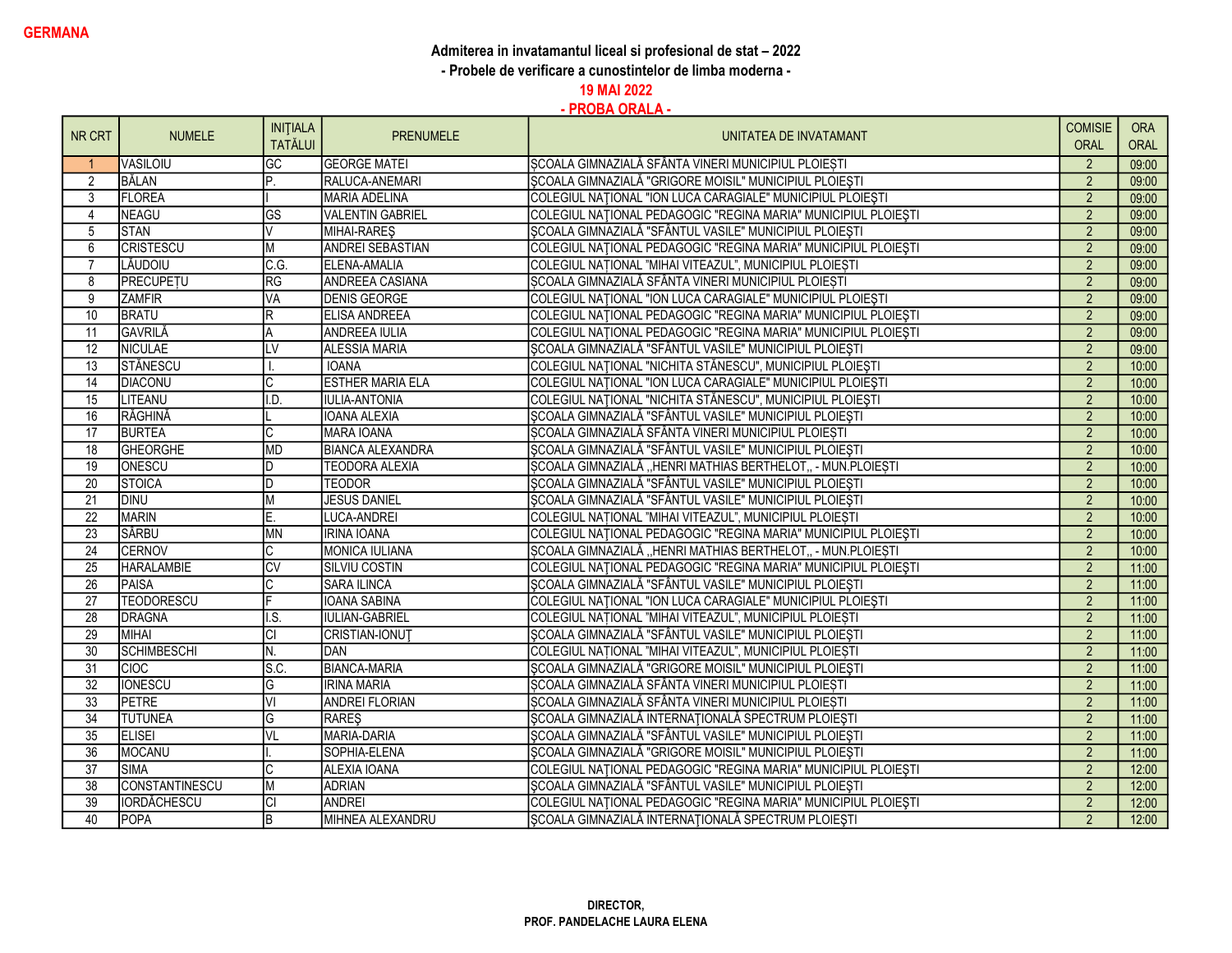## Admiterea in invatamantul liceal si profesional de stat – 2022

- Probele de verificare a cunostintelor de limba moderna -

19 MAI 2022

|                 |                   | <b>INITIALA</b>                          |                         |                                                                | <b>COMISIE</b> | <b>ORA</b> |
|-----------------|-------------------|------------------------------------------|-------------------------|----------------------------------------------------------------|----------------|------------|
| NR CRT          | <b>NUMELE</b>     | <b>TATĂLUI</b>                           | <b>PRENUMELE</b>        | UNITATEA DE INVATAMANT                                         | <b>ORAL</b>    | ORAL       |
|                 | COSTACHE          | V.                                       | RARES-ANDREI            | COLEGIUL NAȚIONAL "NICHITA STĂNESCU", MUNICIPIUL PLOIEȘTI      | $\mathbf{3}$   | 09:00      |
| 2               | <b>IORGA</b>      | DA                                       | <b>MARIA</b>            | COLEGIUL NAȚIONAL PEDAGOGIC "REGINA MARIA" MUNICIPIUL PLOIEȘTI | $\overline{3}$ | 09:00      |
| $\overline{3}$  | POPESCU           | V.I.                                     | <b>TEODORA-STEFANIA</b> | SCOALA GIMNAZIALĂ"NICOLAE TITULESCU" MUNICIPIUL PLOIEȘTI       | $\overline{3}$ | 09:00      |
| $\overline{4}$  | <b>VISAN</b>      | M                                        | <b>MIRUNA PAULA</b>     | COLEGIUL NAȚIONAL PEDAGOGIC "REGINA MARIA" MUNICIPIUL PLOIEȘTI | 3              | 09:00      |
| $\overline{5}$  | BĂNICĂ            | <b>BM</b>                                | <b>TUDOR ANDREI</b>     | SCOALA GIMNAZIALĂ "SFÂNTUL VASILE" MUNICIPIUL PLOIEȘTI         | $\overline{3}$ | 09:00      |
| 6               | <b>FLOREAN</b>    | A                                        | <b>ION</b>              | SCOALA GIMNAZIALĂ "SFÂNTUL VASILE" MUNICIPIUL PLOIEȘTI         | 3              | 09:00      |
| $\overline{7}$  | NEDELCU           | C.D.                                     | <b>BIANCA-MARIA</b>     | SCOALA GIMNAZIALĂ "GRIGORE MOISIL" MUNICIPIUL PLOIESTI         | $\overline{3}$ | 09:00      |
| 8               | <b>STANCIU</b>    |                                          | MARIA - BIANCA          | SCOALA GIMNAZIALĂ "SFÂNTUL VASILE" MUNICIPIUL PLOIEȘTI         | $\mathbf{3}$   | 09:00      |
| 9               | <b>CRISU</b>      | lS.                                      | PAUL-ANDREI             | COLEGIUL NAȚIONAL "NICHITA STĂNESCU", MUNICIPIUL PLOIEȘTI      | $\overline{3}$ | 09:00      |
| 10              | LAZĂR             | I.F.                                     | <b>ANDREI</b>           | COLEGIUL NATIONAL "MIHAI VITEAZUL", MUNICIPIUL PLOIEȘTI        | $\overline{3}$ | 09:00      |
| 11              | PREDA             | <b>MG</b>                                | <b>CRISTIAN IOAN</b>    | SCOALA GIMNAZIALĂ "HENRI MATHIAS BERTHELOT, - MUN.PLOIEȘTI     | $\overline{3}$ | 09:00      |
| $\overline{12}$ | ZORCĂ             | P                                        | ANNE MARIE GABRIELA     | ȘCOALA GIMNAZIALĂ "NICOLAE IORGA", MUNICIPIUL PLOIEȘTI         | 3              | 09:00      |
| 13              | <b>BRATU</b>      | <b>MS</b>                                | RAMONA-IOANA            | ȘCOALA GIMNAZIALĂ "SFÂNTUL VASILE" MUNICIPIUL PLOIEȘTI         | 3              | 10:00      |
| 14              | GEORGESCU         | M                                        | <b>ANTONIA THEODORA</b> | SCOALA GIMNAZIALĂ SFÂNTA VINERI MUNICIPIUL PLOIEȘTI            | $\overline{3}$ | 10:00      |
| 15              | <b>INILĂ</b>      | M.                                       | <b>CRISTINA</b>         | SCOALA GIMNAZIALĂ "GRIGORE MOISIL" MUNICIPIUL PLOIEȘTI         | 3              | 10:00      |
| 16              | <b>STĂNESCU</b>   | <b>AM</b>                                | <b>ANDREEA REBECA</b>   | COLEGIUL NATIONAL PEDAGOGIC "REGINA MARIA" MUNICIPIUL PLOIESTI | $\overline{3}$ | 10:00      |
| 17              | <b>DIMA</b>       | V.                                       | LORENTIA-IOANA          | COLEGIUL NAȚIONAL "MIHAI VITEAZUL", MUNICIPIUL PLOIEȘTI        | $\mathbf{3}$   | 10:00      |
| 18              | LIXANDRU          | М.                                       | ADELINA-IOANA           | ȘCOALA GIMNAZIALĂ "GRIGORE MOISIL" MUNICIPIUL PLOIEȘTI         | $\overline{3}$ | 10:00      |
| 19              | <b>RENTEA</b>     | A.                                       | ALEXIA-CRISTIANA        | ȘCOALA GIMNAZIALĂ "GRIGORE MOISIL" MUNICIPIUL PLOIEȘTI         | $\overline{3}$ | 10:00      |
| 20              | CATRICICA         | B.                                       | RUXANDRA-ELENA          | COLEGIUL NAȚIONAL "MIHAI VITEAZUL", MUNICIPIUL PLOIEȘTI        | $\overline{3}$ | 10:00      |
| 21              | <b>GHITĂ</b>      |                                          | <b>STEFANIA</b>         | COLEGIUL NATIONAL "MIHAI VITEAZUL", MUNICIPIUL PLOIESTI        | $\overline{3}$ | 10:00      |
| $\overline{22}$ | <b>OPREA</b>      | <b>VR</b>                                | <b>ANDREEA IOANA</b>    | COLEGIUL NAȚIONAL PEDAGOGIC "REGINA MARIA" MUNICIPIUL PLOIEȘTI | $\overline{3}$ | 10:00      |
| $\overline{23}$ | TĂNASE            | $\overline{\text{VC}}$                   | <b>VLADIMIR PETRUT</b>  | SCOALA GIMNAZIALĂ SFÂNTA VINERI MUNICIPIUL PLOIEȘTI            | $\overline{3}$ | 10:00      |
| 24              | DOBRESCU          | LV                                       | <b>MATEI STEFAN</b>     | COLEGIUL NAȚIONAL PEDAGOGIC "REGINA MARIA" MUNICIPIUL PLOIEȘTI | $\overline{3}$ | 10:00      |
| 25              | MATEI             | <b>FM</b>                                | IOANA-CRISTINA          | SCOALA GIMNAZIALĂ "SFÂNTUL VASILE" MUNICIPIUL PLOIEȘTI         | $\overline{3}$ | 11:00      |
| $\overline{26}$ | SĂVULESCU         | BI                                       | <b>SEBASTIAN ANDREI</b> | COLEGIUL NATIONAL PEDAGOGIC "REGINA MARIA" MUNICIPIUL PLOIESTI | $\overline{3}$ | 11:00      |
| $\overline{27}$ | <b>CHOULIARAS</b> |                                          | <b>IOANNA</b>           | ȘCOALA GIMNAZIALĂ INTERNAȚIONALĂ SPECTRUM PLOIEȘTI             | 3              | 11:00      |
| 28              | <b>HARNAGEA</b>   | $\overline{\mathsf{S} \cdot \mathsf{I}}$ | DARIA-ANDREEA           | COLEGIUL NAȚIONAL "MIHAI VITEAZUL", MUNICIPIUL PLOIEȘTI        | $\overline{3}$ | 11:00      |
| $\overline{29}$ | PĂUN              | $\overline{\text{cv}}$                   | DARIANA                 | SCOALA GIMNAZIALĂ SFÂNTA VINERI MUNICIPIUL PLOIEȘTI            | $\overline{3}$ | 11:00      |
| $\overline{30}$ | <b>TUDORACHE</b>  |                                          | <b>IANIS STEFAN</b>     | COLEGIUL NAȚIONAL PEDAGOGIC "REGINA MARIA" MUNICIPIUL PLOIEȘTI | $\overline{3}$ | 11:00      |
| $\overline{31}$ | <b>DRAGOŞ</b>     |                                          | <b>ANA MARIA</b>        | ȘCOALA GIMNAZIALĂ "MIHAI EMINESCU", MUNICIPIUL PLOIEȘTI        | $\overline{3}$ | 11:00      |
| $\overline{32}$ | MIHALEA           | I.E.                                     | MARIA-IOANA             | COLEGIUL NAȚIONAL "MIHAI VITEAZUL", MUNICIPIUL PLOIEȘTI        | 3              | 11:00      |
| 33              | <b>SENCU</b>      | <b>SM</b>                                | <b>DAVID MIHAI</b>      | SCOALA GIMNAZIALĂ SFÂNTA VINERI MUNICIPIUL PLOIEȘTI            | $\overline{3}$ | 11:00      |
| 34              | CÎRJAN            | V.P.                                     | DAIANA-MIHAELA          | COLEGIUL NATIONAL "MIHAI VITEAZUL", MUNICIPIUL PLOIESTI        | $\mathbf{3}$   | 11:00      |
| 35              | <b>IONESCU</b>    | V.                                       | <b>MIHAI</b>            | COLEGIUL NAȚIONAL "NICHITA STĂNESCU", MUNICIPIUL PLOIEȘTI      | $\overline{3}$ | 11:00      |
| $\overline{36}$ | <b>PETRE</b>      | $\overline{\text{CG}}$                   | ROBERTA MARIA ANDREEA   | ȘCOALA GIMNAZIALĂ INTERNAȚIONALĂ SPECTRUM PLOIEȘTI             | $\overline{3}$ | 11:00      |
| $\overline{37}$ | <b>VASILE</b>     |                                          | <b>MIHAELA</b>          | COLEGIUL NAȚIONAL PEDAGOGIC "REGINA MARIA" MUNICIPIUL PLOIEȘTI | 3              | 12:00      |
| $\overline{38}$ | <b>ENE</b>        |                                          | <b>ALEXANDRA</b>        | SCOALA GIMNAZIALĂ "SFÂNTUL VASILE" MUNICIPIUL PLOIEȘTI         | $\overline{3}$ | 12:00      |
| 39              | MOROITĂ           |                                          | <b>CRISTIAN</b>         | ȘCOALA GIMNAZIALĂ "SFÂNTUL VASILE" MUNICIPIUL PLOIEȘTI         | 3              | 12:00      |
| 40              | SLĂVEANU          |                                          | ROBERT- ALEXANDRU       | SCOALA GIMNAZIALĂ"NICOLAE TITULESCU" MUNICIPIUL PLOIESTI       | $\mathbf{3}$   | 12:00      |